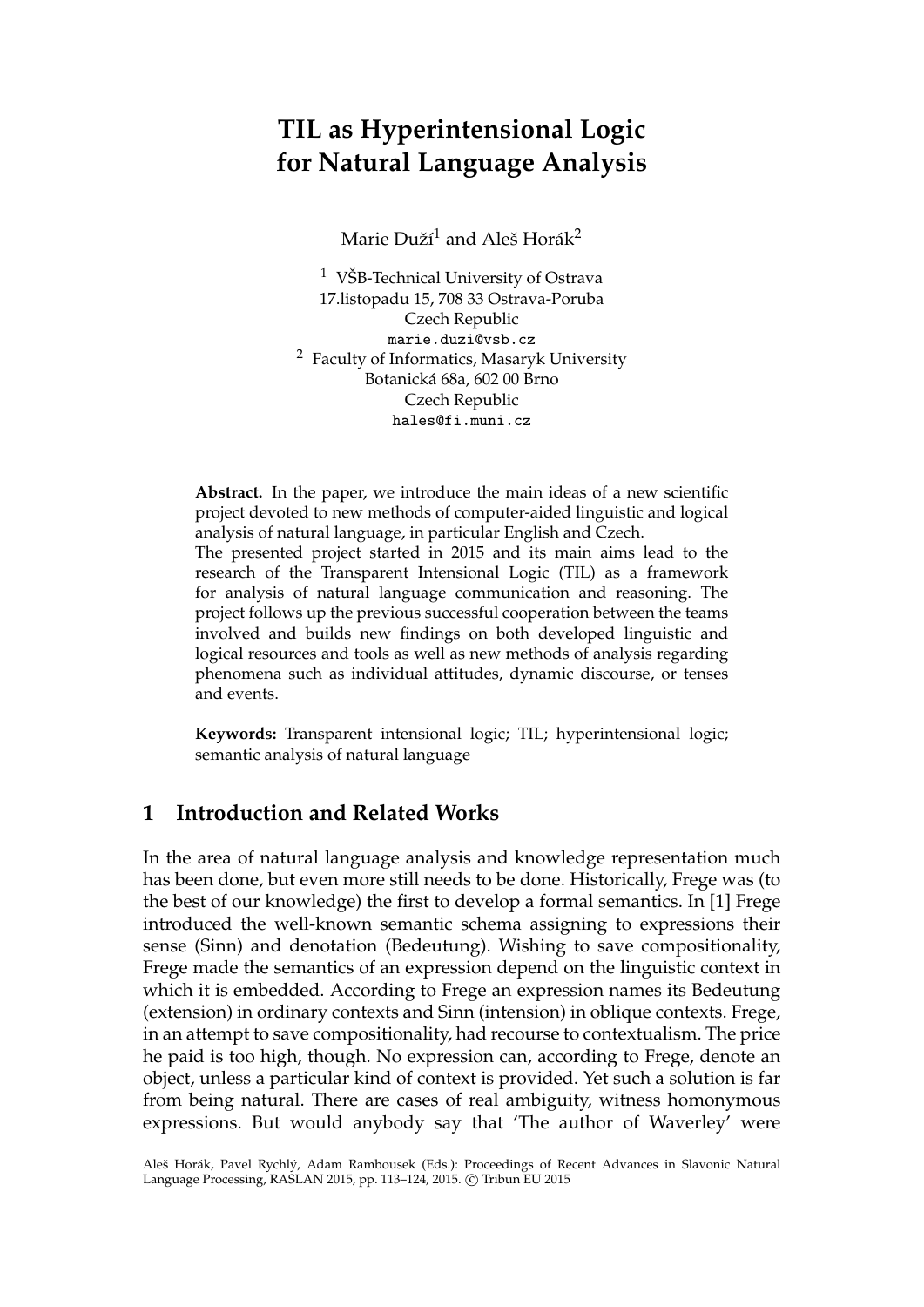another such a case of homonymy? Hardly. Furthermore, expressions can be embedded within other expressions to various degrees; consider the sentence

"Charles knows that Tom believes that the author of *Waverley* is a poet."

The expression 'The author of *Waverley*' should now denote the 'normal' sense of the 'normal sense' of itself. Adding still further layers of embedding sets off an infinite hierarchy of senses, which is to say that 'The author of *Waverley*' has the potential of being infinitely ambiguous. This seems plain wrong, and is first and foremost an awkward artefact of Fregean semantics (see [8, §1.5]).

The second half of the last century can be characterized as a syntactic turn in semantics. We were developing systems of particular logics which are characterized by a language with a precisely defined syntax and a model settheoretic semantics. The main goal of building such a system is to find a subset of sentences of the language, axioms of the theory, in fact, which characterize a given area under scrutiny, and then apply proper rules of inference in order to mechanically derive consequences from the axioms. If the system has a model, then it is consistent, and all we are interested in is manipulating symbols. Hence *syntactic turn.*

The mainstream in this direction was *Possible World Semantics* (PWS). Possible-world intensions are extensionally individuated and the PWS semantics is a *logic of intensions*, in particular the *model-theoretic* (hence set-theoretic) *theory of modalities*. Yet its individuation of meaning is too crude (up to logical equivalence only), and thus it is not apt to solve the notoriously well-known problem of the analysis of belief and other attitude sentences. Carnap in [3] says that modal sentences like "It is necessary that *P*" are intensional with respect to the clause *P*. However, sentences about belief like "John believes that *P*" are *neither intensional nor extensional* with respect to *P*. He also criticises Frege's 'naming method' (nowadays we would say 'denotational semantics'), because then we multiply the names *ad infinitum*, and we end up with the antinomy of naming. For Carnap, extensions are not a matter of *logical semantics* because it is a matter of empirical facts and factual knowledge. Prior to the meaning of a term is an *intension* independent of contingent facts that uniquely determines the extension (if any), but not *vice versa*.

In order to solve the problem of belief sentences, Carnap tried to define a stronger relation between expressions than L-equivalence that might rightly calibrate the identity of meaning (i.e. *synonymy*). He defined inductively the relation of *intensional isomorphism* on the set of sentences. Roughly, two sentences *S* and *P* are intensionally isomorphic if they are L-equivalent and each designator (either simple or composed) that is a constituent of *S* is L-equivalent to the respective designator of *P*. Thus sentences *S* and *P* have the same intensional structure if they are composed in the same way from designators with the same intensions. In our opinion, all these tenets and philosophical desiderata of Carnap are plausible and it might seem that he succeeded in analyzing the subjects of beliefs, knowledge, convictions, etc. Moreover, his definition is independent of the language being applied and the syntactic structure in which the clause is encoded. So far, so good; yet Carnap's method was criticized by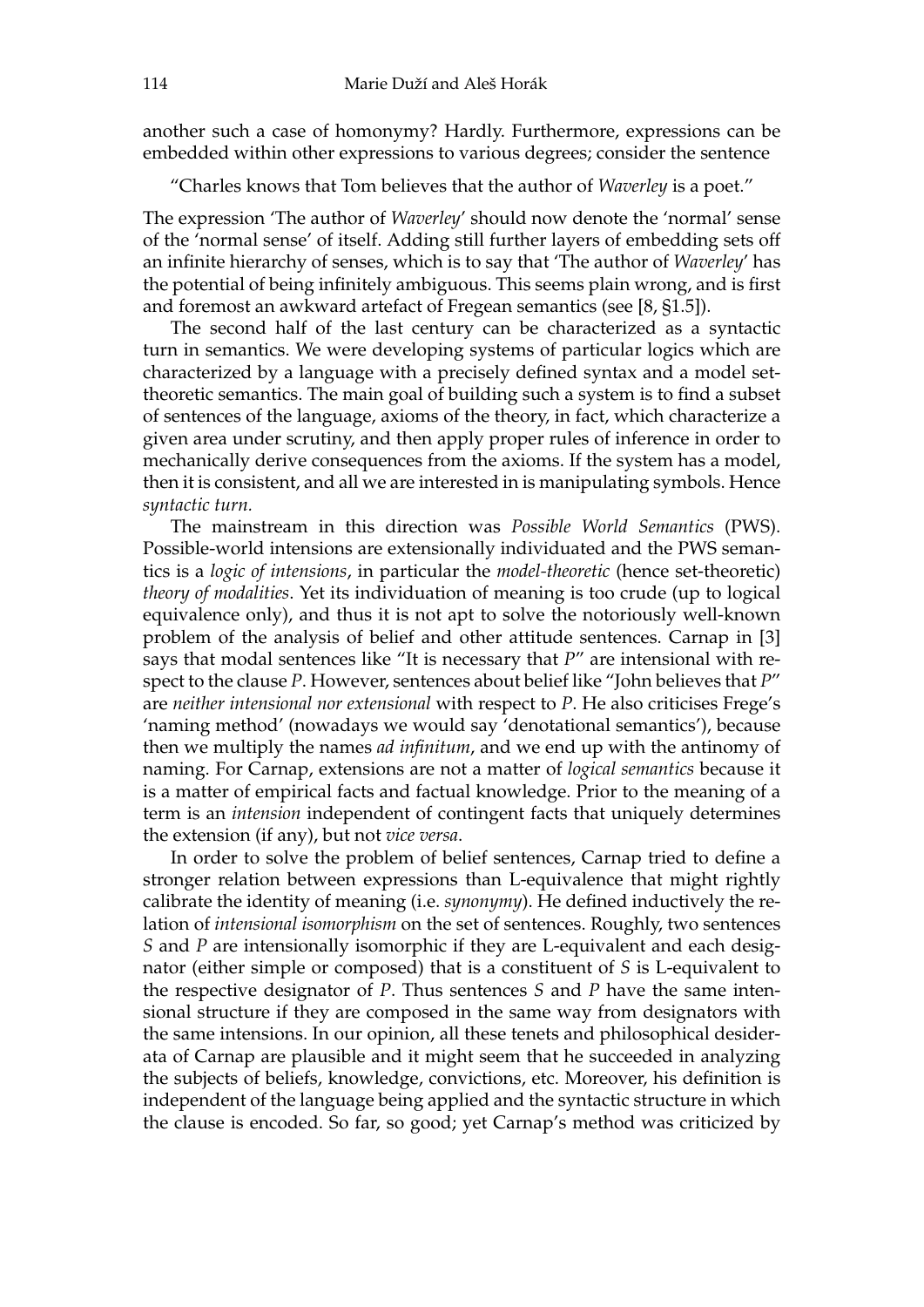Alonzo Church [4]. Church's argument is based on two principles. First, it is Carnap's principle of tolerance (which itself is, of course, desirable), and second, which is less desirable, this principle makes it possible to introduce into a language *syntactically simple* expressions as definitional abbreviations of *semantically complex* expressions. As a result, Carnap's method can yield expressions *P* and *Q* intensionally isomorphic though they obviously have different meanings.

Church proposes *synonymous isomorphism*: all the mutually corresponding designators must be not only L-equivalent but also synonymous, where the synonymy of syntactically simple designators must be *postulated* as a semantic base of a language. We can postulate any convention for introducing these synonymous abbreviations, but as soon as we postulate the meaning of a constant it becomes valid and cannot be changed by another convention. The definition of synonymy occupied Church for many years, which resulted in his Alternatives (0) up to (1). Yet, he was not fully content with any of these proposals.

Since the late 60s of the last century many logicians have strived for *hyperintensional semantics* and *structured meanings* (see, for instance [16]). The structured character of meaning was urged by David Lewis in [23], where nonstructured intensions are generated by finite, ordered trees. This idea of 'treelike' meanings obviously influenced George Bealer's idea of 'intensions of the second kind' in his [1]. The idea of structured meanings was propagated also by M.J. Cresswell who defines structured meanings as ordered *n*-tuples (see [5,6]). That this is far from being a satisfactory solution is shown in Tichý [30], Jespersen [20] and also Bealer [2]. In brief, tuples are set-theoretic entities that are not structured. Besides, tuples are of the wrong making to serve as truthbearers and objects of attitudes, since a tuple cannot be true or be known, hoped, etc., to be true.

In [25] Moschovakis comes with the idea of *meaning as algorithm*. The meaning of a term *A* is "an (abstract, not necessarily implementable) algorithm which computes the denotation of *A*" ([26, 27]; see also [25]). Yet much earlier, in [27] and [28], Pavel Tichý formulated the idea of *procedural semantics*. Thus, for instance, a sentence encodes an *instruction* how in any possible world at any time to execute the abstract *procedure* expressed by the sentence as its meaning, i.e., to evaluate the truth-conditions of the sentence. He developed a logical framework known today as *Transparent Intensional Logic* (TIL). In modern jargon, TIL belongs to the paradigm of *structured meaning*. However, Tichý does not reduce structure to set-theoretic sequences, as do Kaplan and Cresswell. Nor does Tichý fail to explain how the sense of a molecular term is determined by the senses of its atoms and their syntactic arrangement, as Moschovakis objects to 'structural' approaches in [26, 27].

Tichý's TIL is an overarching logical framework apt for the analysis of all sorts of discourse, whether colloquial, scientific, mathematical or logical. The theory is a *procedural* (as opposed to denotational) one, according to which the meaning of an expression is an abstract, extra-linguistic procedure detailing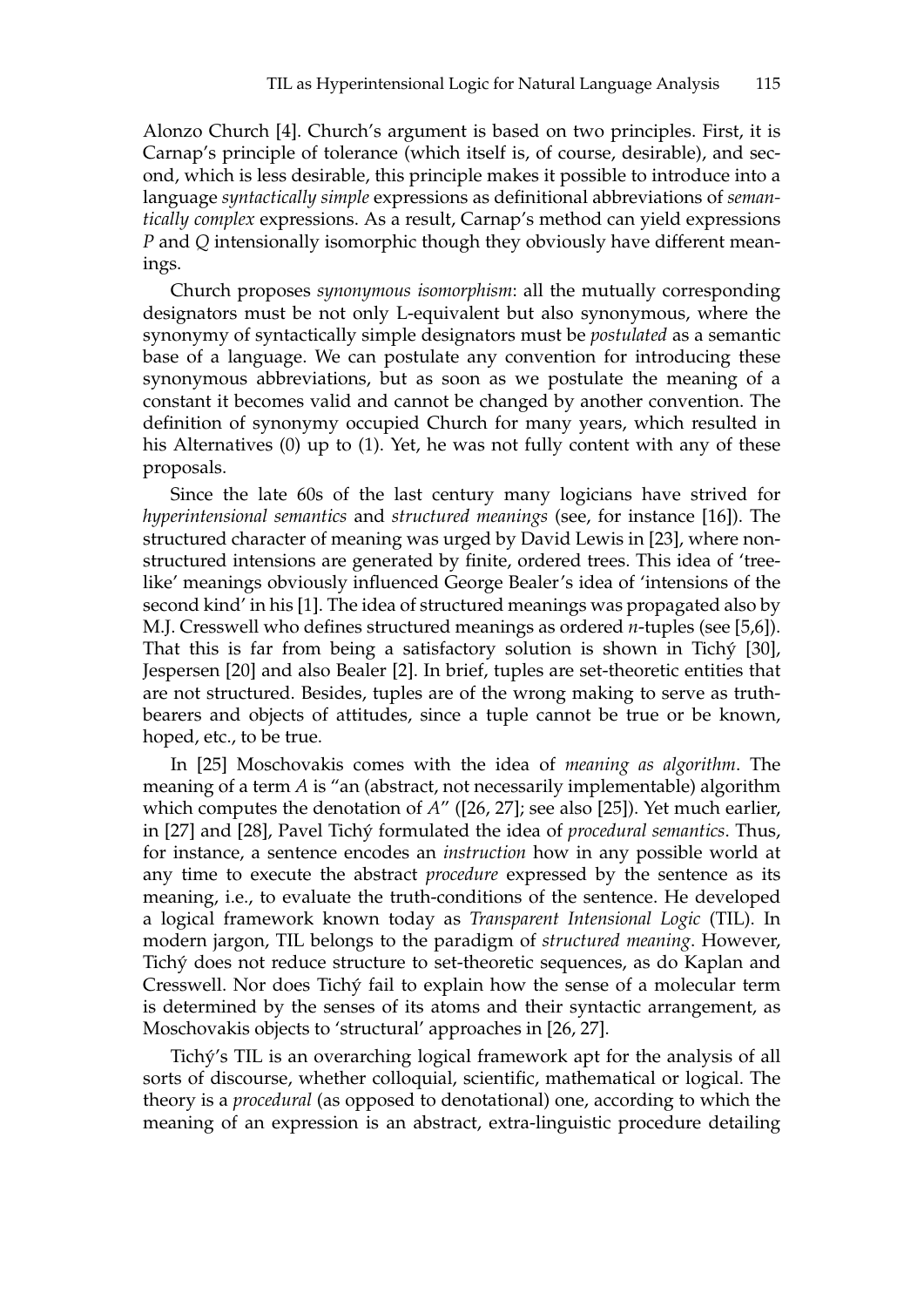what operations to apply to what procedural constituents to arrive at the product (if any) of the procedure that is the object denoted by the expression. Such procedures are rigorously defined as TIL *constructions*. TIL proceeds top-down from structured meanings to the entities that these meanings are modes of presentation of. It is a theory that, on the one hand, develops syntax and semantics in tandem while, on the other hand, keeps pragmatics and semantics separate. It disowns *possibilia*; instead the theory operates with a constant domain of individuals for all worlds and times. What vary are the values that (non-constant) intensions have in different worlds and at different times, and not the domains that different worlds and times have. It rejects individual essentialism without quarter, yet subscribes wholeheartedly to intensional essentialism. It denies that the actual and present satisfiers of empirical conditions (possible-world intensions) are ever semantically and logically relevant, and instead replaces the widespread semantic actualism (that the actual of all the possible worlds plays a privileged semantic role) by a thoroughgoing anti-actualism. And most importantly, it unifies unrestricted referential transparency, unrestricted compositionality of sense, and hyperintensional individuation of senses in one theory.

In 2010, the book by Duží, Jespersen and Materna *Procedural Semantics for Hyperintensional Logic* [8] was published in Springer. The book provides an exposition of TIL and its applications as of 2010. Logical semantics is a field progressing by leaps and bounds, and much has happened since Tichý put out his first and only book in 1988 [29]. The 2010 book assembles in one place the most important extensions, improvements and applications stemming from the last several years that address issues not dealt with either at all or only cursorily by Tichý. The book devotes special attention to some topics that generally tend to be dealt with only in passing by contemporary formal semantics. They include, *inter alia*, procedural isomorphism, notional attitudes, knowing whether, concepts (understood rigorously and non-mentalistically), attitudes *de re* and anaphora in hyperintensional contexts. Besides, the extensive treatment of anaphora represents a major step forward for the development of TIL, which had so far barely dealt with this linguistic device. The addition opens up new fragments of natural language to analysis. Another vastly developed notion is *requisite*, which underpins our intensional essentialism (in terms of *a priori* relations-in-extension between intensions). The crown in the jewel is the extremely detailed and principled elaboration of the *de dicto*/*de re* dichotomy. The dichotomy is at the heart of TIL, because it pretty much does the work that is done by reference shift in most other theories.

From the formal point of view, TIL is a hyperintensional, partial, typed lambda calculus. The main feature of lambda calculi is their ability to distinguish between functions and functional values. An additional feature of TIL is its ability to distinguish between functions and *modes of presentation* of functions and their values. We explicate these modes of presentation as abstract *procedures* rigorously defined as TIL *constructions*. Constructions are arranged in a ramified, higher-order type theory that is based on a simple type theory of first-order objects that are non-procedural. The simple type theory, when used for natural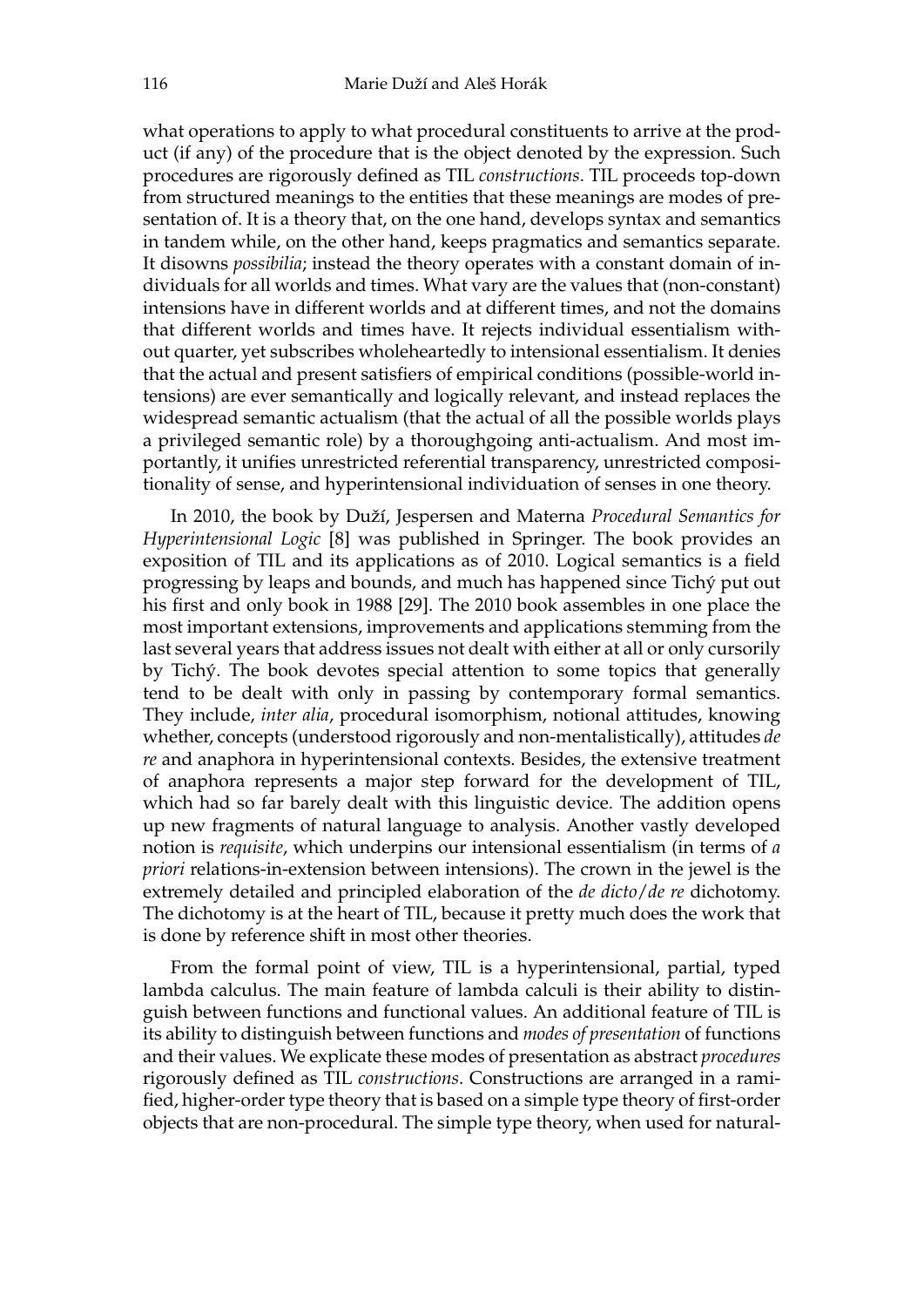language analysis, spans four ground types (individuals, truth-values, possible worlds, and reals doubling as times) and types of partial functions defined over them. The ramified type theory extends the base of ground types with the types of constructions and types of partial functions defined over them. The typing does not apply to linguistic entities, as in categorial grammar (cf. Montague, Leśniewski, Ajdukiewicz, Cresswell), but to abstract objects such as functions, truth-values, and higher-order entities, as in the constructivist type theory of Martin-Löf. Our bi-dimensional type theory fixes the objective relations among this multi-layered multitude of abstract entities. It thus enables the semanticist to control whether the input is type-theoretically internally coherent and whether the right type of output follows, so as to prevent categorial mismatches.

# **2 Objectives of the project**

This project is interdisciplinary in the sense that the goals we want to achieve concern two closely interrelated areas, viz. computational linguistics and logic.

#### **2.1 Linguistic and logical analysis**

The first goal in this area is to make improvements to the *Normal Translation Algorithm*, which is a method that integrates *logical analysis of sentences* with the *linguistic approach* to semantics. The algorithm has been implemented within the previous project. It exploits *complex valency frames (CVF*s) in the *VerbaLex* lexicon of verb valencies (see [17]). The logical analysis module is based on the syntactic analysis result provided by *Synt* module; as a final product, it converts syntactic analyses into formulae in the TIL formalism. To this end we make use of the most important information conveyed by a simple sentence, viz. the verb phrase and its arguments. For the translation of a sentence into a TIL formula, we thus need a wide-coverage lexicon of TIL types assigned to verbs and their arguments. As a result of our intensive work, the TIL type lexicon has been extended up to 10,500 verb-type assignments and about 30 thousands of logical schemata for verbs that serve for assigning correct types to verb arguments thus making it possible to create a proper TIL construction. We make use of VerbaLex lexicon of Czech verb valencies containing deep verb frames. These frames are then used to propose TIL types assigned to verbs and verb logical schemata. In order to assign types to verb arguments, we exploit the links to Princeton WordNet. Finally, the resulting lexicons are manually checked and edited. Currently we have got the corpus of 6,000 TIL constructions that serve for computer-aided analysis of language.

Yet we are still not fully satisfied with the accuracy of the translation. Some sentences are translated into a number of TIL constructions that sometimes differ significantly. Hence we will investigate the causes of these inaccuracies, correct the analyses and erase those that do not match the meaning of a sentence. To this end we must also improve typing in order that it is fully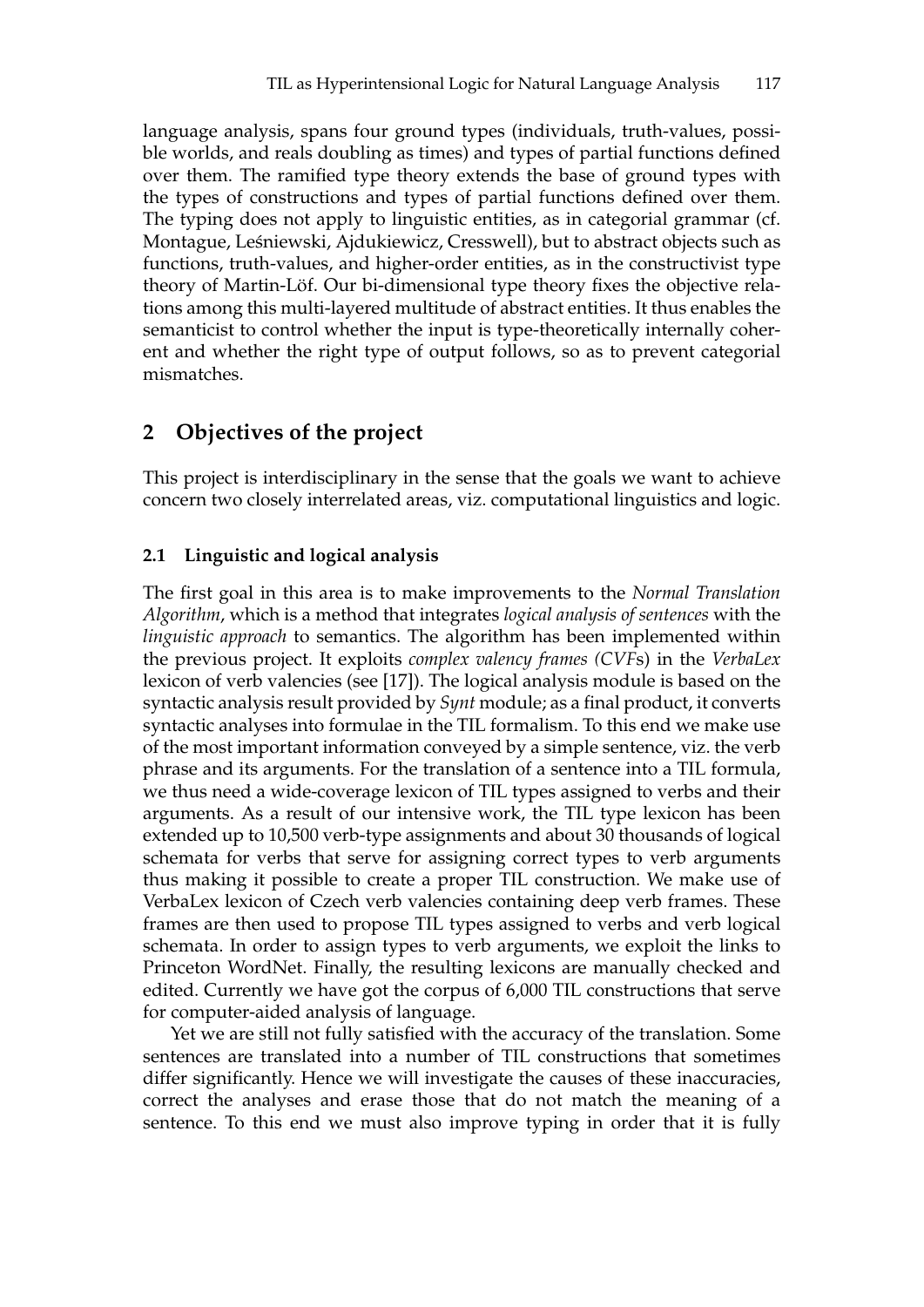compatible with TIL theory. Here we will make use of the theoretical results in the area of logic and philosophy, in particular of the definition of the three kinds of context, to wit extensional, intensional and hyperintensional, in which the meaning of an expression can occur. The adequacy of the analysis will also be checked by automatically deriving relevant consequences which will be checked manually as for their adequacy. This double checking will yield improvements of the translation algorithm.

The other goal is *bi-lingual analysis*. Here we make use of the definition of procedural isomorphism. Since we explicate structured meanings procedurally, our basic idea is that any two terms or expressions, even in different languages, are synonymous whenever their respective meanings are *procedurally isomorphic*. The notion of procedural isomorphism helps TIL to a principled account of hyperintensional individuation. This is a major issue, because only expressions with procedurally isomorphic meanings are synonymous and can be mutually substituted in hyperintensional contexts.

Yet the synonymy of semantically simple expressions must be established linguistically. To this end we make use of two *very large web corpora*, namely *czTenTen* (for Czech, 5.5 billion tokens) and *enTenTen* (for English, 13 billion tokens). We have designed and developed new tools that are published and publicly used by hundreds of users all over the world – Chared, Onion, JusText and SpiderLing. For an efficient management of such very large corpora, we use the Manatee/Bonito corpus manager developed at the NLP Centre FI MU. Testing on these data showed sufficient speed, coverage and precision of the parsers on general texts from the Internet domain for the Czech language. What remains to be done is transferring the syntactic analysis and logical analysis rules to the English language in order to propose a bi-lingual analysis of general texts in the form of the resulting TIL constructions.

#### **2.2 Logical semantics**

First, we plan to improve the analysis of *tenses* as compared to temporal logics, the analysis of *epistemic verbs* and *events*, and the analysis of *ambiguities* in natural language. The foundations of these analyses have been laid down in the previous project No. 401/10/0792 "Temporal Aspects of Knowledge and Information", see [10]. Yet the results deserve to be spelt out further.

Second, we will pursue research on the problem of *synonymy* in natural language. To this end we have defined three variants of *procedural isomorphism* that slightly differ in the degree of individuation of hyperintensions. The first takes only *α*- and *η*-equivalent constructions as procedurally isomorphic; the second includes also restricted *β*-conversion 'by name', and finally the third proposal encompasses *α*- and *β*-conversion 'by value' equivalency. Yet we admit that slightly different definitions of procedural isomorphism are still thinkable. What appears to be synonymous in an ordinary vernacular might not be synonymous in a professional language like the language of, for instance, logic, mathematics or physics. Thus we are also considering whether it is philosophically wise to adopt several notions of procedural isomorphism. It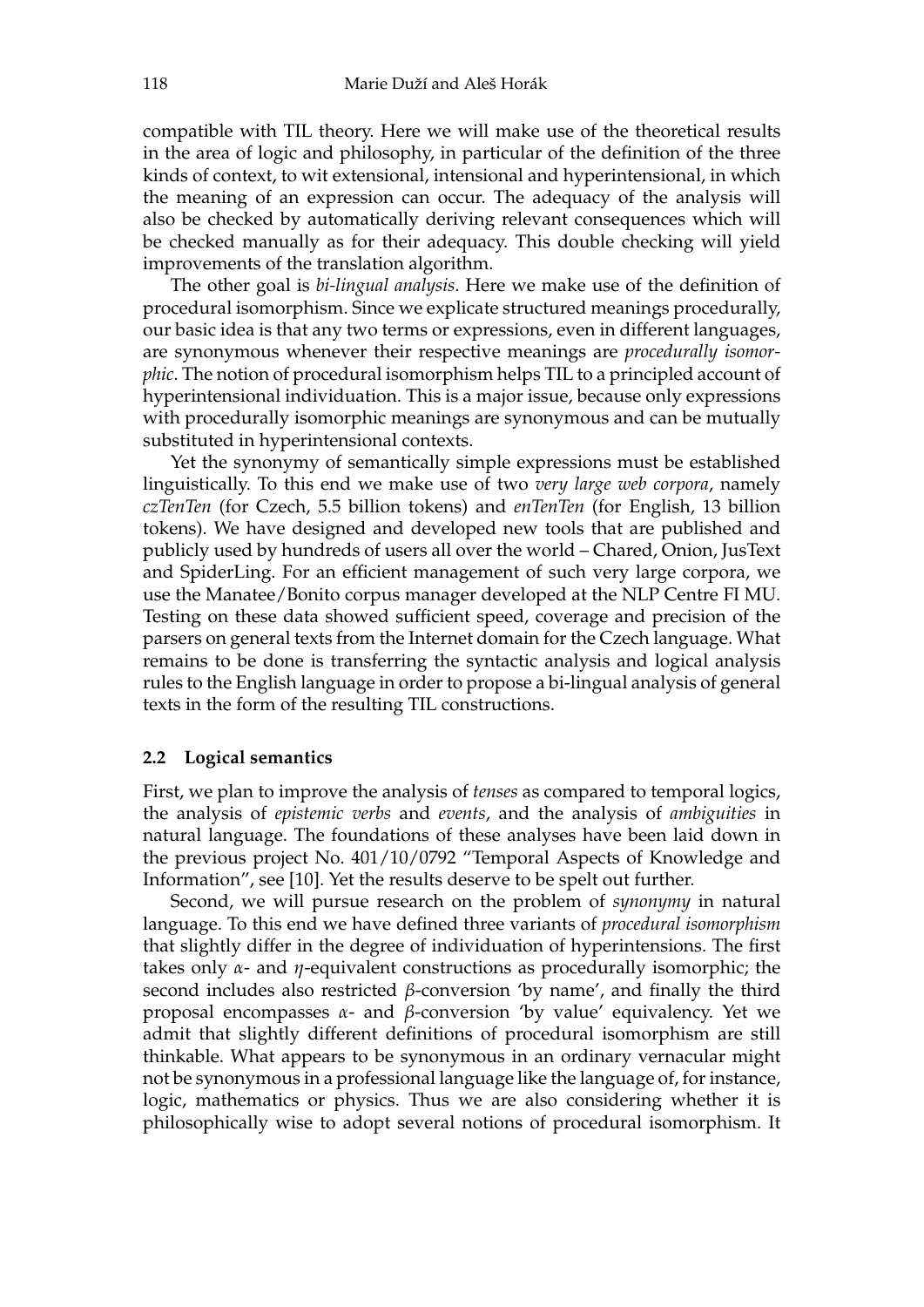is not improbable that several degrees of hyperintensional individuation are called for, depending on which sort of discourse happens to be analysed. Thus the problem of synonymy is still very much an open issue.

Third, we will accomplish the definition of TIL as an extensional logic of hyperintensions (see [9,11,12]). Though TIL's analytical potential is very large, deduction in TIL remains underdeveloped. Tichý defined a sequent calculus for pre-1988 TIL, that is TIL based on the simple theory of types. Since then no other attempt to define a proof calculus for TIL has been presented. The goal is to propose a generalization and adjustment of Tichý's calculus to TIL as per the 2010 book [8]. The adjustments of the calculus concern in particular extensions to the three kinds of context such that it be applicable to hyperintensions within the ramified hierarchy of types. TIL operates with a single procedural semantics for all kinds of logical-semantic context, be it extensional, intensional or hyperintensional. Though operating in a hyperintensional context is far from being technically trivial, it is feasible. To this end we introduce a substitution method that operates on hyperintensions. It makes use of a four-place substitution function (called *Sub*) defined over hyperintensions.

#### **2.3 Communication system**

The goal is to apply our analytic methods and application modules so that an interactive *intelligent system* of computer-aided, bi-lingual *communication* is created. To this end we have been developing a computational variant of TIL, viz. the functional programming language *TIL-Script*. The first attempt at a prototype system was accomplished within the five-year (2004–2008) project "Logic and Artificial Intelligence for Multi-agent Systems" that was supported by the Czech Academy of Science. As one of the results of this project, our autonomous intelligent agents can communicate by messaging. The content of messages is encoded in TIL. We developed a small domain ontology of a traffic system both in Czech and English. A noteworthy result was this. Using the common bilingual ontology we could smoothly switch between Czech and English without any programming-code adjustments. Due to hyperintensional features of TIL the agents were able to learn by experience and even recognize ambiguous messages. In such a case the receiver asks the sender for refinement of the message content. The goal of this project is to improve and further develop the system in order to make it compatible with the corpora developed in the NLP Centre FI MU. Moreover, we will improve the analysis of questions so that the system will take into account the fact that questions often come attached with a presupposition. If the presupposition is not valid, the agent replies by a negated presupposition so that the sender can react adequately.

TIL-Script fully complies with TIL, but it is adjusted to the needs of computers. The adjustments concern in particular the syntax of the TIL 'language of constructions'. In TIL-Script we use TeX-like syntax rather than Greek letters, subscripts and superscripts in order to make the language easier to use in computational practice. Moreover, in the interest of better applicability we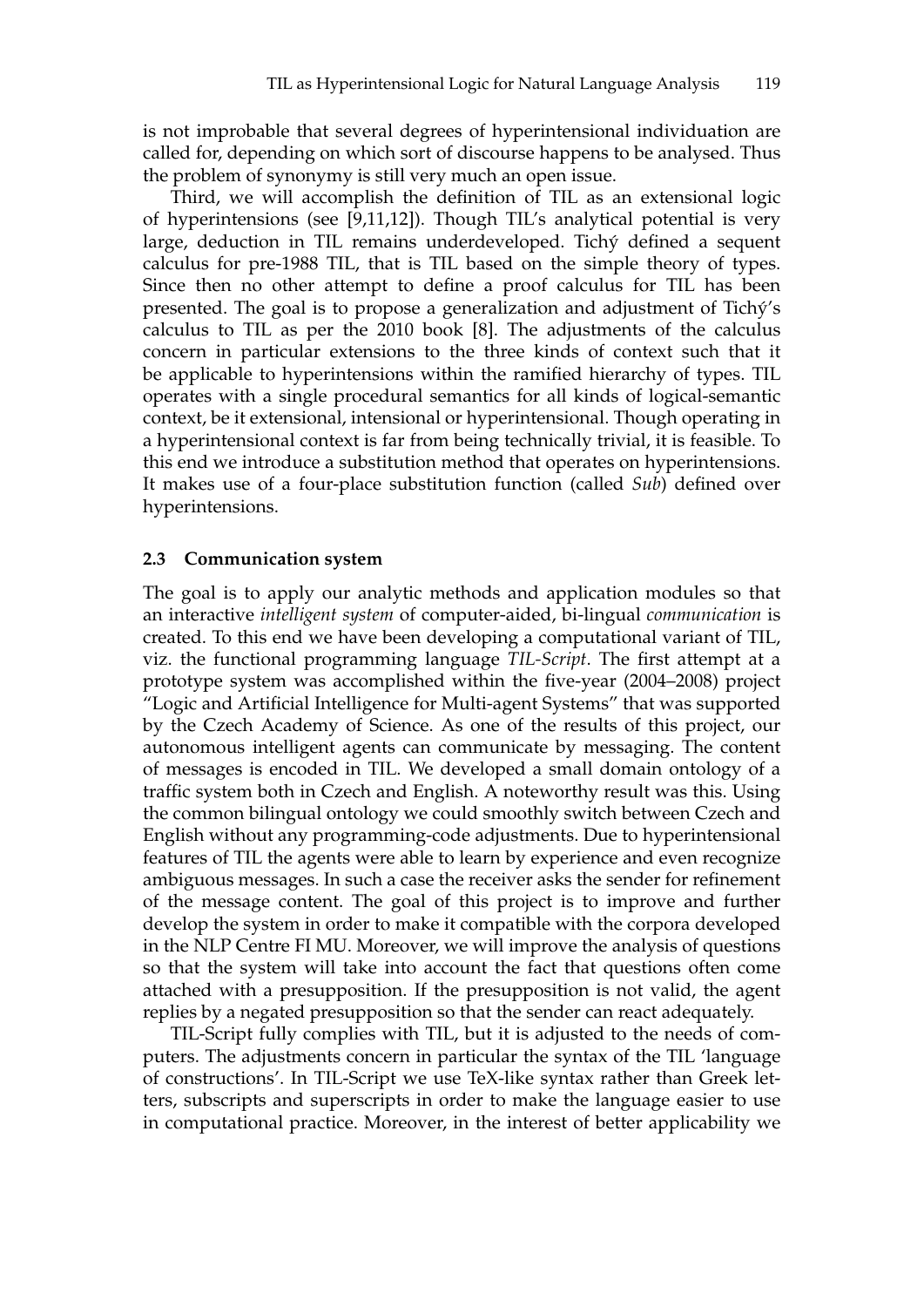introduced separate atomic types of real numbers, natural numbers and times, and the types of lists and tuples, though the lists and tuples can be defined as molecular types mapping natural numbers to a particular TIL type. Within the previous projects we implemented syntactic analysis and parsing for TIL-Script and began to build the TIL *inference machine*. The first version of this machine was based on Prolog. In order to extend the calculus to hyperintensional logic of partial functions, we will implement the TIL sequent calculus, which is another goal of this project. At this moment it is an open issue whether we will make use of the general resolution method or implement the calculus directly.

### **2.4 Summary**

In summary, the goals of the project are these.

- a) *Logical theory*; further development of TIL, in particular research on
	- **–** the analysis of *tenses*, *presuppositions, epistemic verbs*, *events* and *ambiguities* in natural language;
	- **–** procedural isomorphism and the problem of synonymy;
	- **–** TIL sequent calculus
- b) *Linguistic and logical analysis*;
	- **–** improvement of the *Normal Translation Algorithm* in order to increase its preciseness and accuracy
	- **–** *bi-lingual analysis* for Czech and English
- c) *Communication and agents' attitudes*
	- **–** transformation of a *dialogue* into the *knowledge base*
	- **–** the TIL *inference machine*, the *TIL-Script* functional programming language

# **3 Methodology and project planning**

The project work will run in parallel in three closely cooperating and partly overlapping groups:

- **–** *TIL natural-language processing* group
- **–** *TIL theoretical backgrounds* group
- **–** *TIL inference machine* group

As mentioned above, our theoretical background is Transparent Intensional Logic (TIL) with its procedural semantics. The main tenets of our logical framework are these:

- **–** *Semantic transparency*. We assign TIL constructions to natural language expressions as their context- invariant meanings.
- **–** *Procedural semantics*. TIL constructions are abstract procedures. Thus natural-language expressions encode instructions how, in any state-ofaffairs at any time, to evaluate these procedures in order to obtain their product, if any.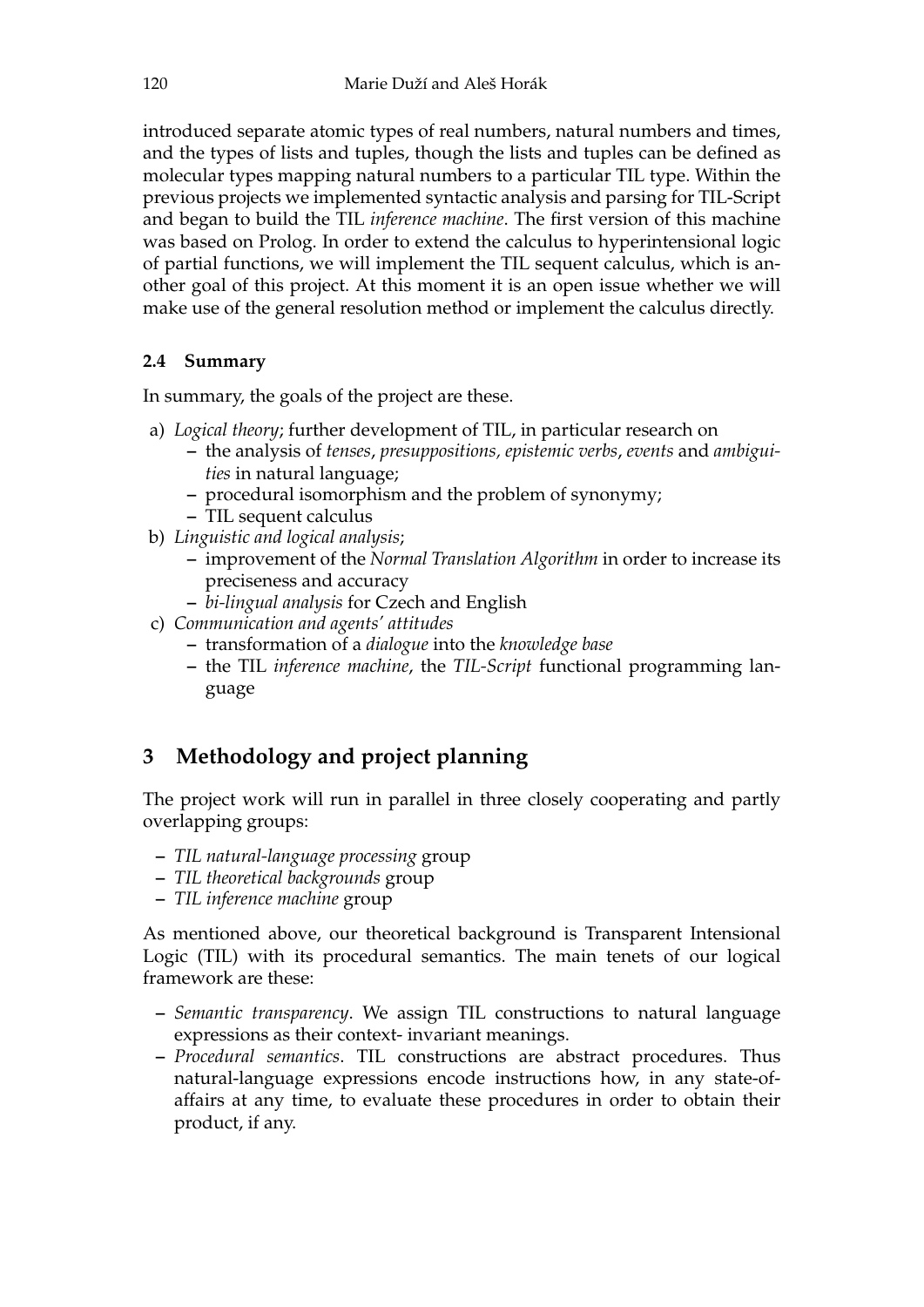|                    | Milestones Theoretical results                                                                                                                              | Applications                                                                                                                                                    |                                                                                                         |  |  |
|--------------------|-------------------------------------------------------------------------------------------------------------------------------------------------------------|-----------------------------------------------------------------------------------------------------------------------------------------------------------------|---------------------------------------------------------------------------------------------------------|--|--|
|                    |                                                                                                                                                             | Logical analysis                                                                                                                                                | <b>Inference</b>                                                                                        |  |  |
| 1st year<br>(2015) | Study of procedural<br>isomorphism and<br>synonymy; questions<br>and answers with<br>presupposition; logic<br>of dynamic<br>discourse, tenses and<br>events | Computer-aided<br>analysis of individual existential<br>attitudes in present,<br>future and past<br>tenses and their<br>representation in the<br>knowledge base | Substitution and<br>generalization into<br>the three kinds of<br>context while<br>respecting partiality |  |  |
| 2nd year<br>(2016) | Resolving<br>ambiguities in<br>natural language;<br>specification of the<br>algorithm of<br>anaphora resolution                                             | Computer-aided<br>analysis of dynamic<br>dialogue based on<br>knowledge bases and<br>ontologies of<br>autonomous agents                                         | Implementation of<br>the algorithm of<br>anaphora resolution<br>in dynamic discourse                    |  |  |
| 3rd year<br>(2017) | Definition of TIL<br>proof calculus; TIL<br>vs. intuitionistic<br>proofs and epsilon<br>calculus                                                            | Effective methods of<br>question answering<br>based on knowledge<br>bases and ontologies<br>of autonomous<br>agents                                             | Implementation of<br>the TIL calculus as<br>specified by the<br>theoretical group                       |  |  |

|  | Fig. 1. Summary of the project plan. |  |  |  |
|--|--------------------------------------|--|--|--|
|  |                                      |  |  |  |

- **–** *Compositionality*. This principle is closely connected with semantic transparency and Carnap's principle of subject matter. The latter says in principle the following. The constituents of the meaning of an expression can be only constructions of those objects that are explicitly mentioned by the expression. TIL constructions are procedures that spell out how these constituents are unified together into a structured whole.
- **–** *Hyperintensionality*. In TIL ramified theory of types we can easily distinguish three kinds of context, namely extensional, intensional and hyperintensional ones. Yet due to semantic transparency, the meaning of an unambiguous expression is context-invariant. What does depend on a particular context are the objects on which our constructions operate rather than the construction/meaning assignment. In the hyperintensional contexts constructions themselves are objects of predication (though a higherorder construction must be used to produce this lower-order argument construction). In the intensional contexts the products of constructions, that is set-theoretical functions, are the objects of predication. And in the exten-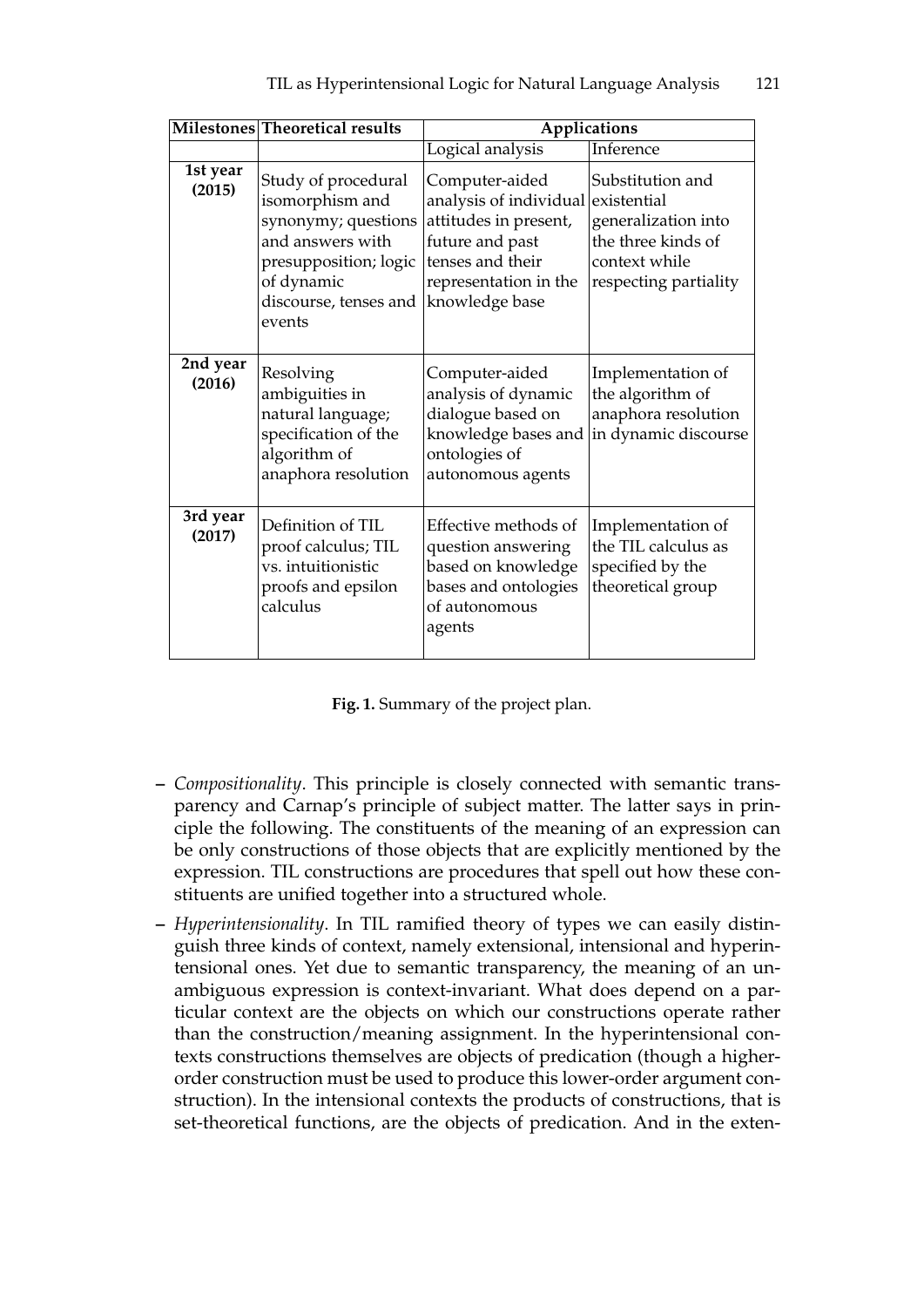sional contexts functional values are the objects of predication that get operated on.

**–** *Extensional logic of hyperintensions*. The above principles altogether make it possible to develop an extensional calculus of hyperintensions in which the extensional principles like existential generalisation and substitution of identicals are valid.

Logical analysis of natural language will adhere to these principals. Moreover, we aim to integrate computer-aided linguistic analysis with logical analysis. In particular, we must still improve the products of linguistic typing in order to match them with logical typing. We will improve the Normal Translation Algorithm, a method that integrates *logical analysis of sentences* with the *linguistic approach* to semantics. The algorithm exploits *complex valency frames* in the VerbaLex lexicon of verb valencies.

Concerning the development of TIL inference machine, much has been done yet still more remains to be done. The results have been presented at respectable international conferences and published in journals. What remains is the specification of the rigorous extensional calculus of hyperintensions and its implementation in the computational variant of TIL, viz. the *TIL-Script* language.

# **4 Conclusions**

We have presented the main ideas of a just started research project that aims to built on the logical framework of the Transparent Intensional Logic (TIL) as a basis for complex analysis of higher-order semantic phenomena of natural languages. As a subject study, the project will verify all findings on at least two representatives of a range of natural languages, namely Czech, as a morphology-rich free-word-order language, and English, as a mainstream example of analytical language.

We believe that fulfilling the project goals will move the research in natural language processing beyond the well-known shortcomings of settheoretical natural-language semantics. Moreover, computer-aided analysis of natural language will make it possible to develop an intelligent system of communication both in Czech and English.

**Acknowledgements** This work has been partly supported by the Ministry of Education of CR within the LINDAT-Clarin project LM2010013 and the research leading to these results has received funding from the Norwegian Financial Mechanism 2009–2014 and the Ministry of Education, Youth and Sports under Project Contract no. MSMT-28477/2014 within the HaBiT Project 7F14047.

### **References**

1. Bealer, G. (1982): *Quality and concept*. Oxford: Clarendon Press.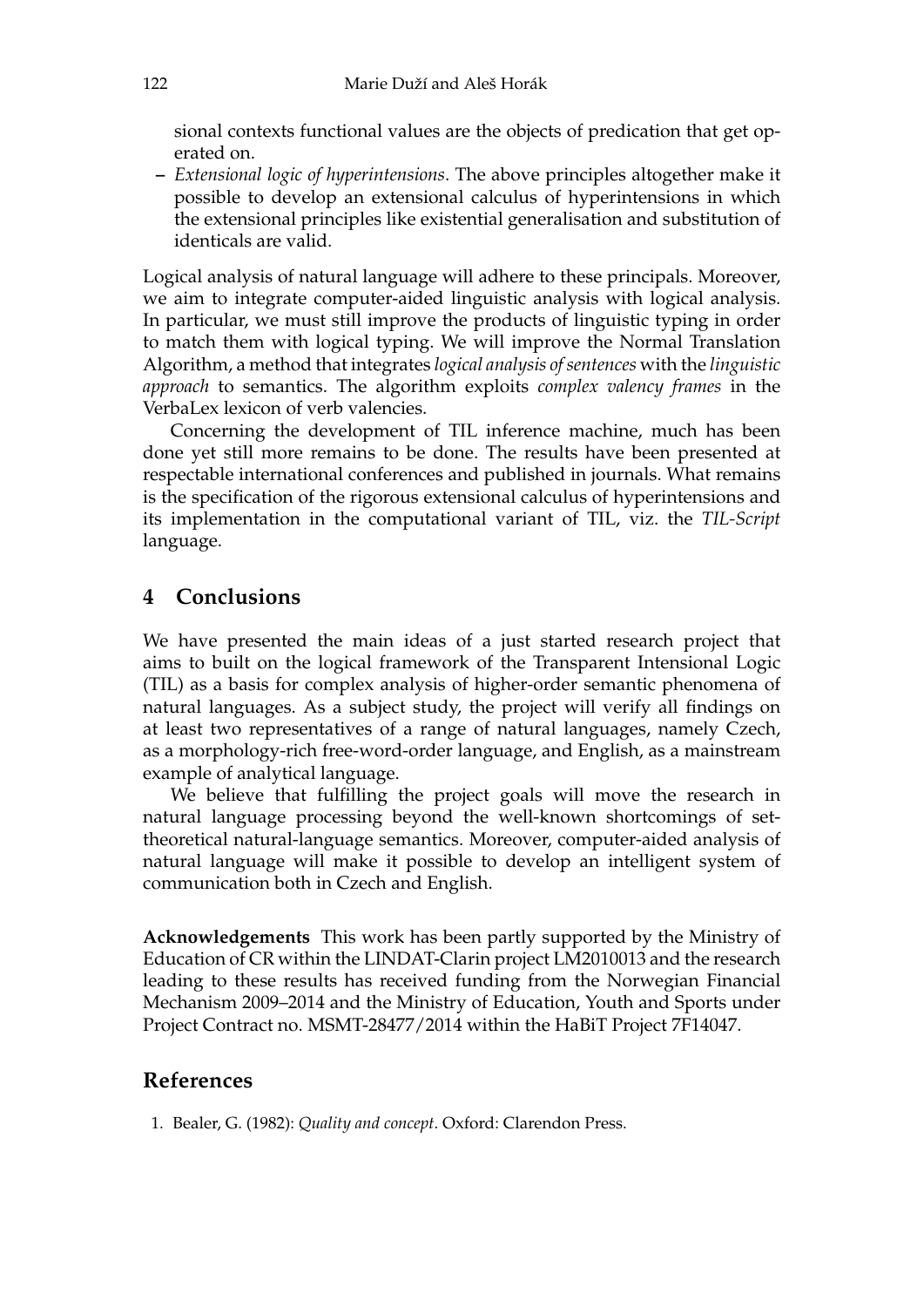- 2. Bealer, G. (2004): An inconsistency in direct reference theory. *Journal of Philosophy* 101: 574–593.
- 3. Carnap, R. (1947): *Meaning and necessity*. Chicago: Chicago University Press.
- 4. Church, A. (1954): Intensional isomorphism and identity of belief. *Philosophical Studies* 5: 65–73.
- 5. Cresswell, M.J. (1975): Hyperintensional logic. *Studia Logica* 34: 25–38.
- 6. Cresswell, M.J. (1985): *Structured meanings*. Cambridge: MIT Press.
- 7. Duží M. (2008): TIL as the Logic of Communication in a Multi-Agent System. *Research in Computing Science*, 2008, vol. 33, special issue Advances in Natural Language Processing and Applications, pp. 27–40. ISSN 1870-4069.
- 8. Duží M., Jespersen B. and Materna P. (2010): *Procedural Semantics for Hyperintensional Logic. Foundations and Applications of Transparent Intensional Logic*. First edition. Berlin: Springer, series Logic, Epistemology, and the Unity of Science, vol. 17, ISBN 978-90-481-8811-6, 550 pp.
- 9. Duží, M. (2012a): Extensional logic of hyperintensions, in *Conceptual Modelling and its Theoretical Foundations*, A. Duesterhoeft, M. Klettke and K.-D. Schewe (eds.), LNCS 7260, Berlin-Heidelberg: Springer 2012, pp. 268–290, ISBN 978-3-642-28278- 9.
- 10. Duží, M. (2012b): Resolving topic-focus ambiguities in natural language. In *Semantics in Action – Applications and Scenarios*. Ed. Muhammad Tanvir Afzal, Croatia: In-Tech Europe, 2012, pp. 239–266, ISBN 978-953-51-0536-7.
- 11. Duží, M. (2012c): Towards an extensional calculus of hyperintensions. *Organon F*, Vol. 19, supplementary issue 1, pp. 20–45.
- 12. Duží, M. (2013): Deduction in TIL: From simple to ramified hierarchy of types. *Organon F*, vol. 20, supplementary issue 2, pp. 5–36.
- 13. Duží, M., Jespersen, B. (2012): Transparent quantification into hyperpropositional contexts *de re. Logique and Analyse*, vol. 220, pp. 513–554.
- 14. Duží, M., Jespersen, B. (2013): Procedural isomorphism, analytic information and beta-conversion by value. *Logic Journal of the IGPL*, vol. 21, pp. 291–308.
- 15. Fellbaum, Ch. (1998, ed.): *WordNet: An Electronic Lexical Database*. Cambridge, MA: MIT Press.
- 16. Fox, Ch. and Lappin, S. (2010): Expressiveness and complexity in underspecified semantics, *Linguistic Analysis*, vol.36.
- 17. Hlaváčková, D., Horák, A. (2006): VerbaLex New Comprehensive Lexicon of Verb Valencies for Czech. In: *Computer Treatment of Slavic and East European Languages*. Bratislava, Slovakia: Slovenský národný korpus, 2006. pp. 107–115.
- 18. Horák, A. (2008): *Computer Processing of Czech Syntax and Semantics*. Brno, Czech Republic: Librix.eu, 241 pp.
- 19. Horák, A., Pala, K., Materna, P., Duží, M. (2007): Verb Valency Semantic Representation for Deep Linguistic Processing. In *ACL 2007, Proceedings of the Workshop on Deep Linguistic Processing*. Praha: The Association for Computational Linguistics (ACL), 2007. pp. 97–104.
- 20. Jespersen, B. (2003): Significant sententialism in Transparent Intensional Logic and Martin-Löf's type theory, in: *The Logica Yearbook 2002*, T. Childers, O. Majer (eds.), Czech Academy of Sciences, Prague (2003), 117–31.
- 21. Jespersen, B. and G. Primiero (2010): Two kinds of procedural semantics for privative modification, *Lecture Notes in Artificial Intelligence*, vol. 6284 (2010), 252– 271.
- 22. Jespersen, B. and G. Primiero (2013): Alleged assassins: realist and constructivist semantics for modal modification. *Lecture Notes in Computer Science*, vol. 7758 (2013), 94–114 (Revised Selected Papers).